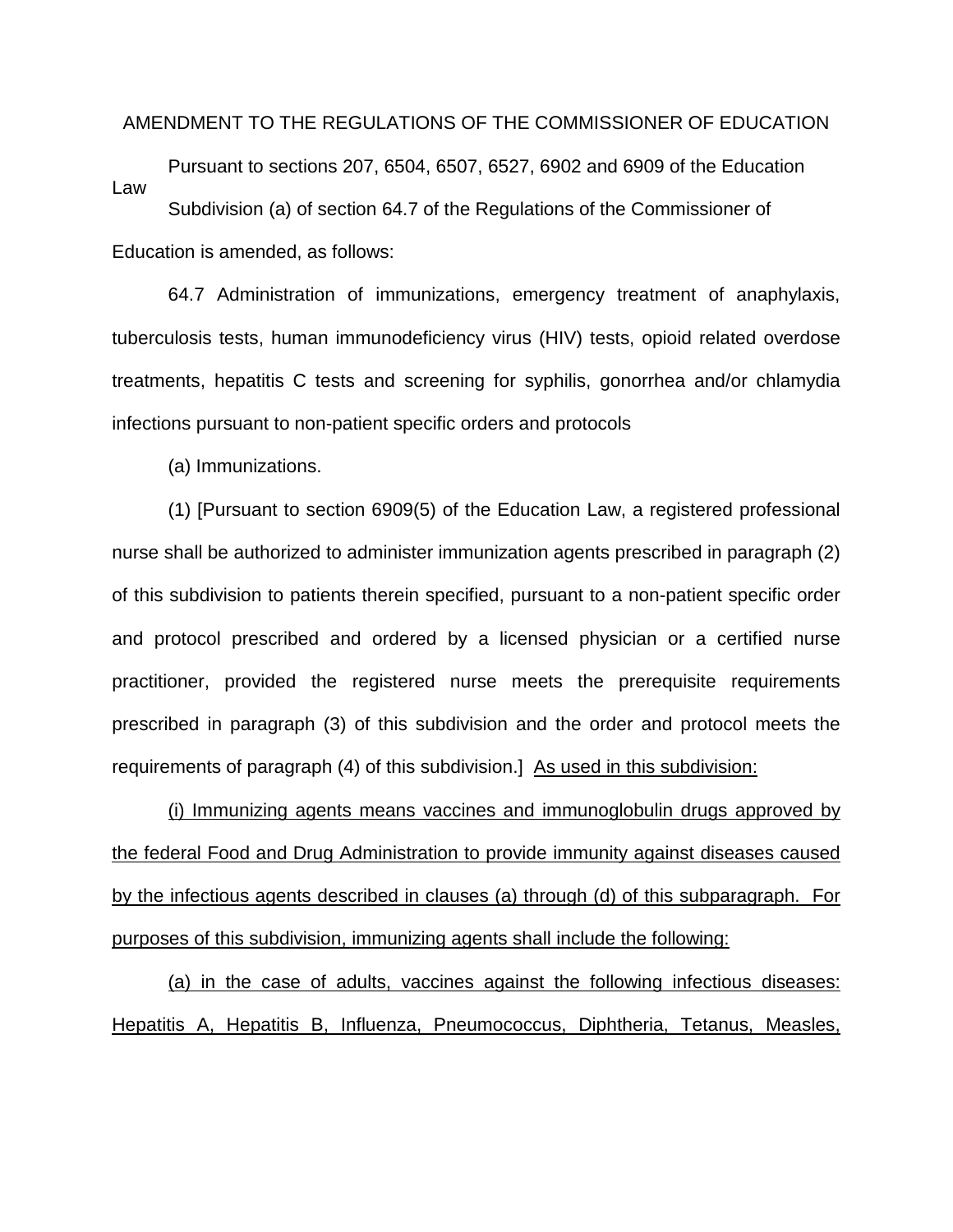Mumps, Rubella, Varicella, Polio, Pertussis, Human Papilloma Virus, Meningococcus, and Herpes Zoster;

(b) in the case of infants and children under the age of 18, vaccines against the following infectious diseases: Diphtheria, Tetanus, Pertussis, Measles, Mumps, Rubella, Varicella, Haemophilus Influenzae Type b (Hib), Polio, Hepatitis B, Hepatitis A, Influenza, Meningococcus, Pneumococcus, Rotavirus, and Human Papilloma Virus;

(c) immunizing agents against an infectious disease that causes an epidemic or a community wide outbreak, provided that such immunizing agents are administered as part of a public health program established by the commissioner of the department of health, a county commissioner of health, or a county public health director to immunize persons against the infectious disease during the epidemic or community outbreak of the infectious disease; and

(d) additional immunizing agents approved by resolution of the Board of Regents upon recommendation by the commissioner that such additional immunization agents are safe and effective immunization agents for registered professional nurses to administer to patients, pursuant to a non-patient specific order and protocol as prescribed in this section, after consideration of the recommendations of State and/or nationwide authorities that evaluate the effectiveness and safety of immunization agents, including but not limited to the Centers for Disease Control and Prevention of the U.S. Department of Health and Human Services. Such additional immunization agents, which are not specifically enumerated in this subparagraph, may be removed by resolution of the Board of Regents, upon recommendation of the commissioner that such immunization agents are not safe and effective immunization agents for registered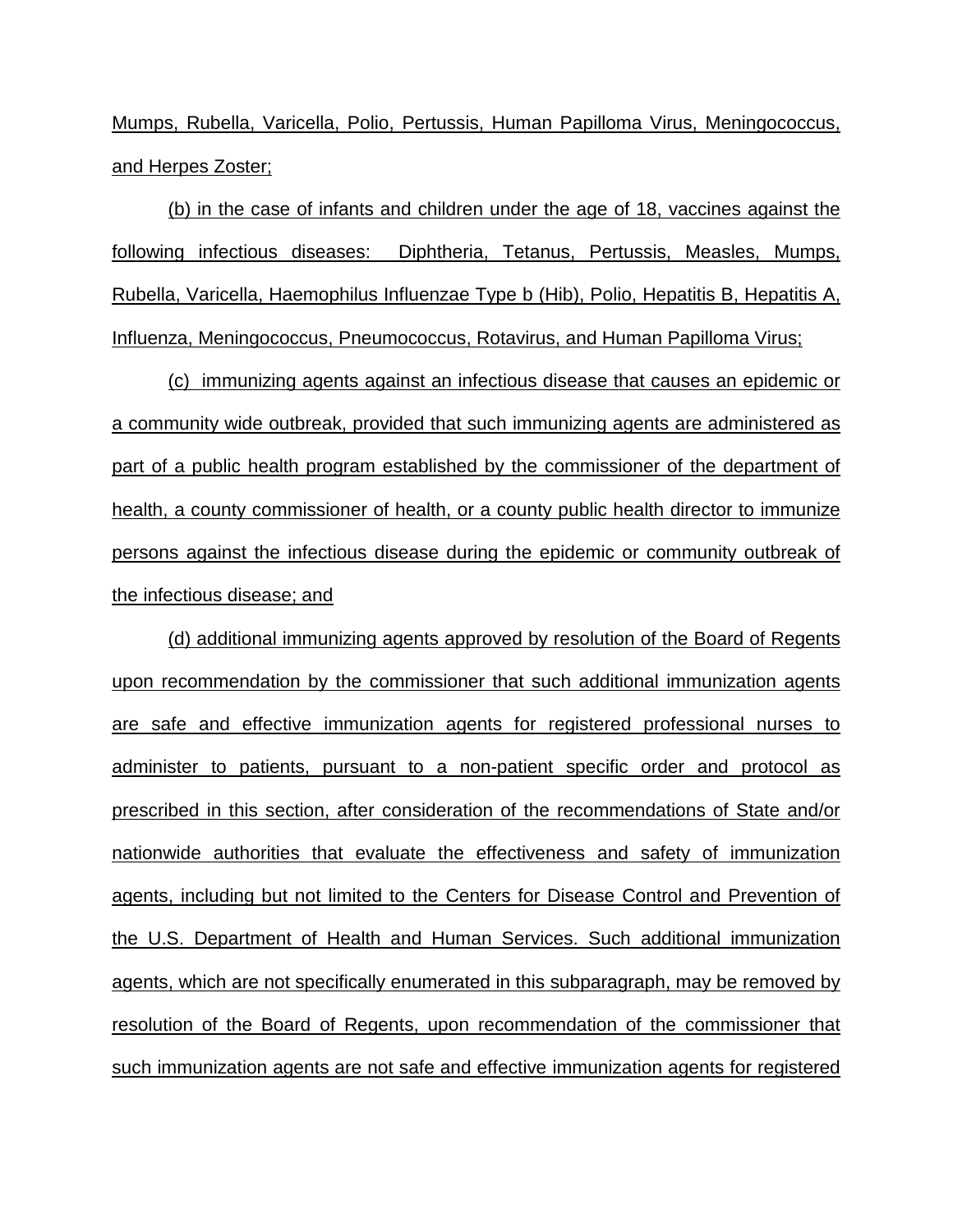professional nurses to administer to patients, pursuant to a non-patient specific order and protocol as prescribed in this section, after consideration of the recommendations of State and/or nationwide authorities that evaluate the effectiveness and safety of immunization agents, including but not limited to the Centers for Disease Control and Prevention of the U.S. Department of Health and Human Services.

(ii) Entity means a state or local government, partnership, corporation or other legal entity that is authorized by the public health law, education law or other state statute to provide professional nursing services.

(2) [Authorized immunization agents.] A registered professional nurse may administer immunizing agent(s) pursuant to a written non-patient specific order and protocol prescribed or ordered by a licensed physician or a certified nurse practitioner, provided that the requirements of this subdivision are met.

(i) [Adult immunizations. A registered professional nurse that meets the requirements of paragraph (3) of this subdivision shall be authorized to administer the following immunization agents to patients 18 years of age or older, pursuant to a nonpatient specific order and protocol prescribed and ordered by a licensed physician or a certified nurse practitioner that meets the requirements of paragraph (4) of this subdivision: Hepatitis A, Hepatitis B, Influenza, Pneumococcus, Meningococcus, Diphtheria, Tetanus, Measles, Mumps, Rubella, Varicella, Inactivated Polio, and additional immunizations agents approved by resolution of the Board of Regents upon recommendation by the commissioner that such additional immunization agents are safe and effective immunization agents for registered professional nurses to administer to patients who are 18 years of age or older, pursuant to a non-patient specific order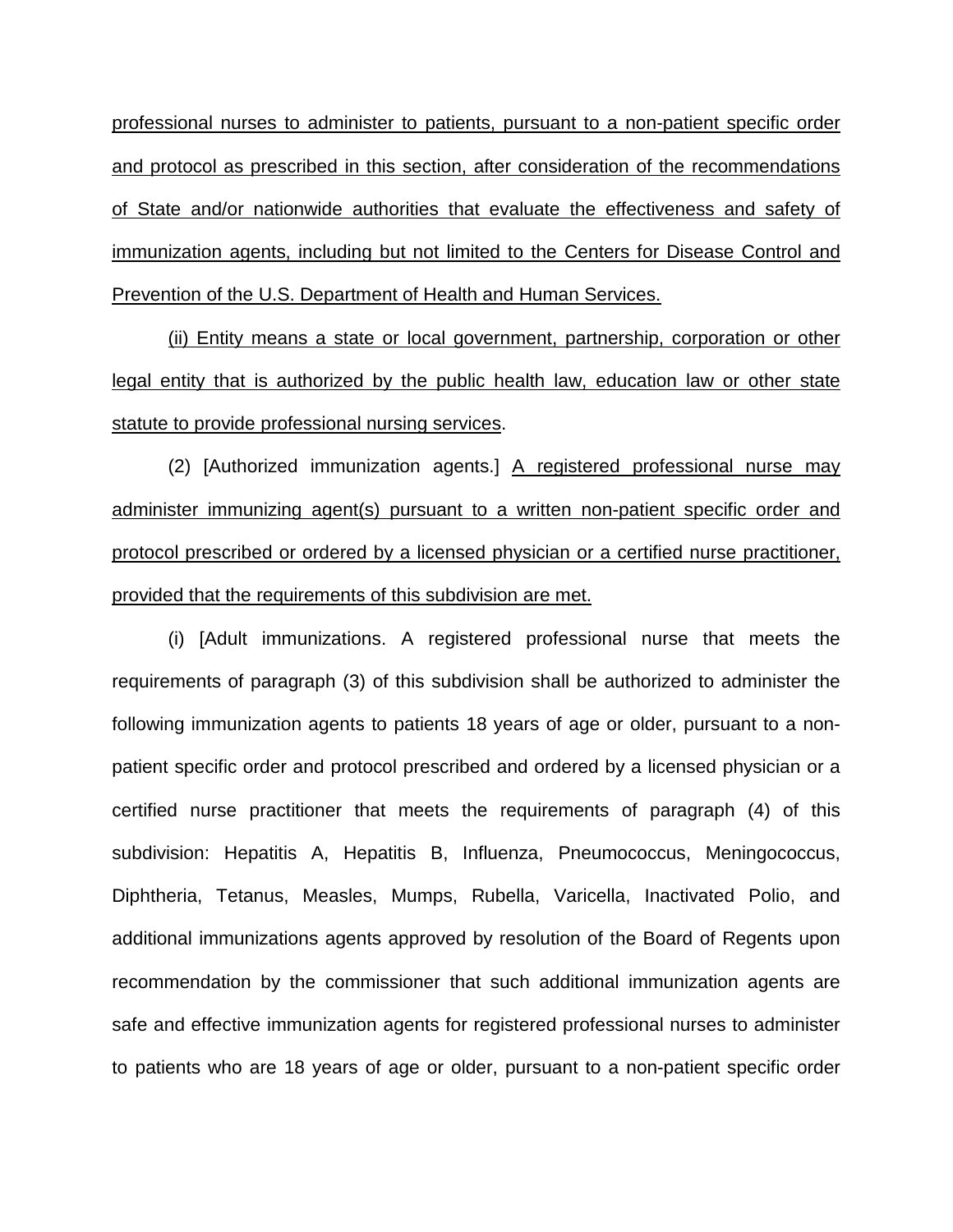and protocol as prescribed in this section, after consideration of the recommendations of State and/or nationwide authorities that evaluate the effectiveness and safety of immunization agents, including but not limited to the Centers for Disease Control and Prevention of the U.S. Department of Health and Human Services. Such additional immunization agents, which are not specifically enumerated in this subparagraph, may be removed by resolution of the Board of Regents, upon recommendation of the commissioner that such immunization agents are not safe and effective immunization agents for registered professional nurses to administer to patients who are 18 years of age or older, pursuant to a non-patient specific order and protocol as prescribed in this section, after consideration of the recommendations of State and/or nationwide authorities that evaluate the effectiveness and safety of immunization agents, including but not limited to the Centers for Disease Control and Prevention of the U.S. Department of Health and Human Services.] The registered professional nurse shall be certified in cardio-pulmonary resuscitation or basic life support by the American Red Cross, the American Heart Association or an equivalent organization acceptable to the department which has an established record of providing programs of cardio-pulmonary resuscitation training.

(ii) [Child immunizations. A registered professional nurse that meets the requirements of paragraph (3) of this subdivision and who is employed or is acting as an agent for the Visiting Nurses Association or other equivalent organization as determined by the department that is legally authorized to provide nursing services, or for a State, county, municipal or other government agency, shall be authorized to administer the following immunization agents to patients under the age of 18, pursuant to a non-patient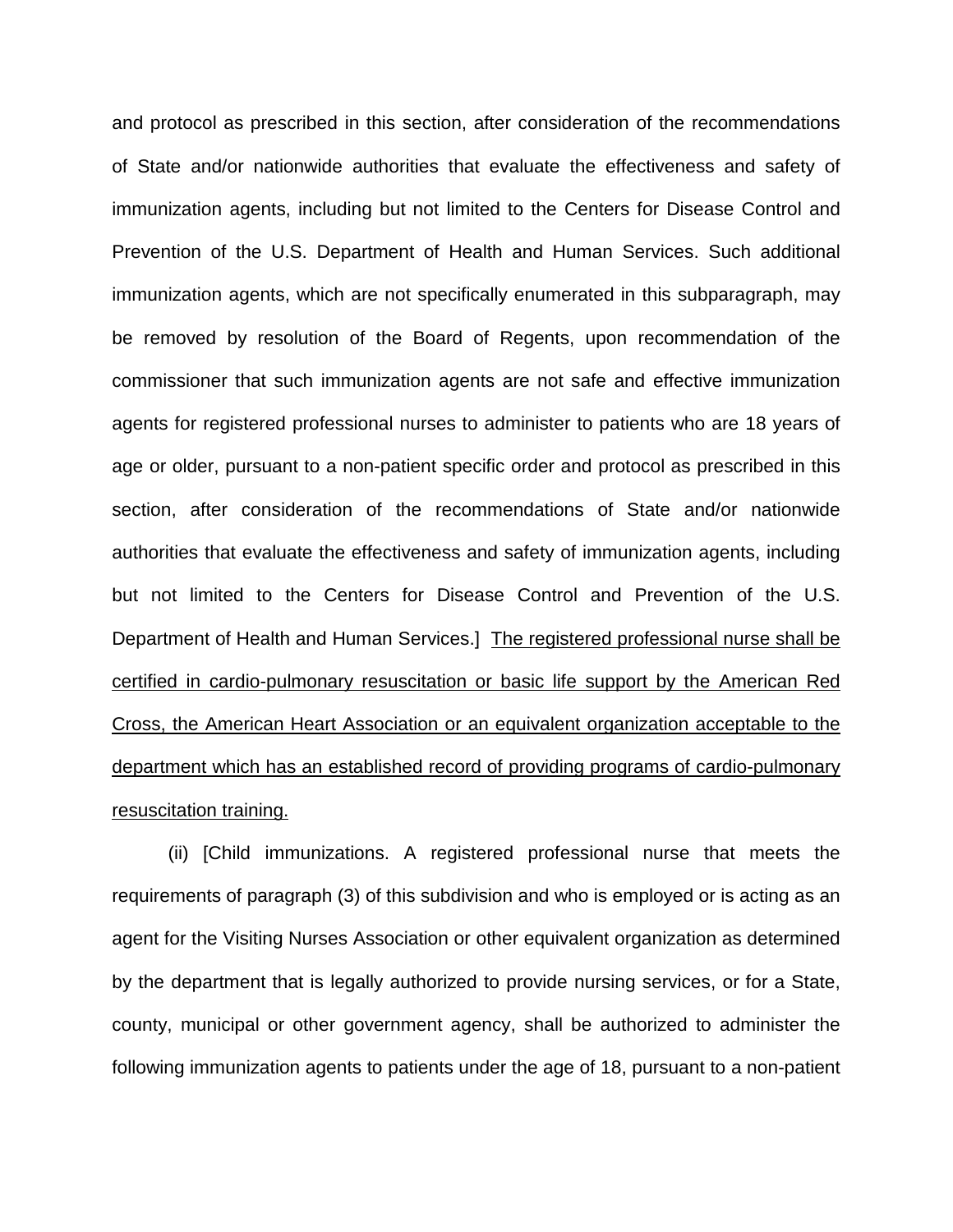specific order and protocol prescribed and ordered by a licensed physician or a certified nurse practitioner that meets the requirements of paragraph (4) of this subdivision: Diphtheria, Tetanus, Acellular Pertussis, Measles, Mumps, Rubella, Varicella, Haemophilus Influenzae Type b (Hib), Inactivated Polio, Hepatitis B, and additional immunizations agents approved by resolution of the Board of Regents upon recommendation by the commissioner that such additional immunization agents are safe and effective immunization agents for registered professional nurses to administer to patients who are under the age of 18 years old, pursuant to a non-patient specific order and protocol as prescribed in this section, after consideration of the recommendations of State and/or nationwide authorities that evaluate the safety and effectiveness of immunization agents, including but not limited to the Centers for Disease Control and Prevention of the U.S. Department of Health and Human Services. Such additional immunization agents, which are not specifically enumerated in this subparagraph, may be removed by resolution of the Board of Regents, upon recommendation of the commissioner that such immunization agents are not safe and effective immunization agents for registered professional nurses to administer to patients who are under the age of 18 years old, pursuant to a non-patient specific order and protocol prescribed in this section, after consideration of the recommendations of State and/or nationwide authorities that evaluate the effectiveness and safety of immunization agents, including but not limited to the Centers for Disease Control and Prevention of the U.S. Department of Health and Human Services.] The registered professional nurse shall ensure that anaphylactic agents, syringes and needles are available at the location where the immunizing agents are being administered.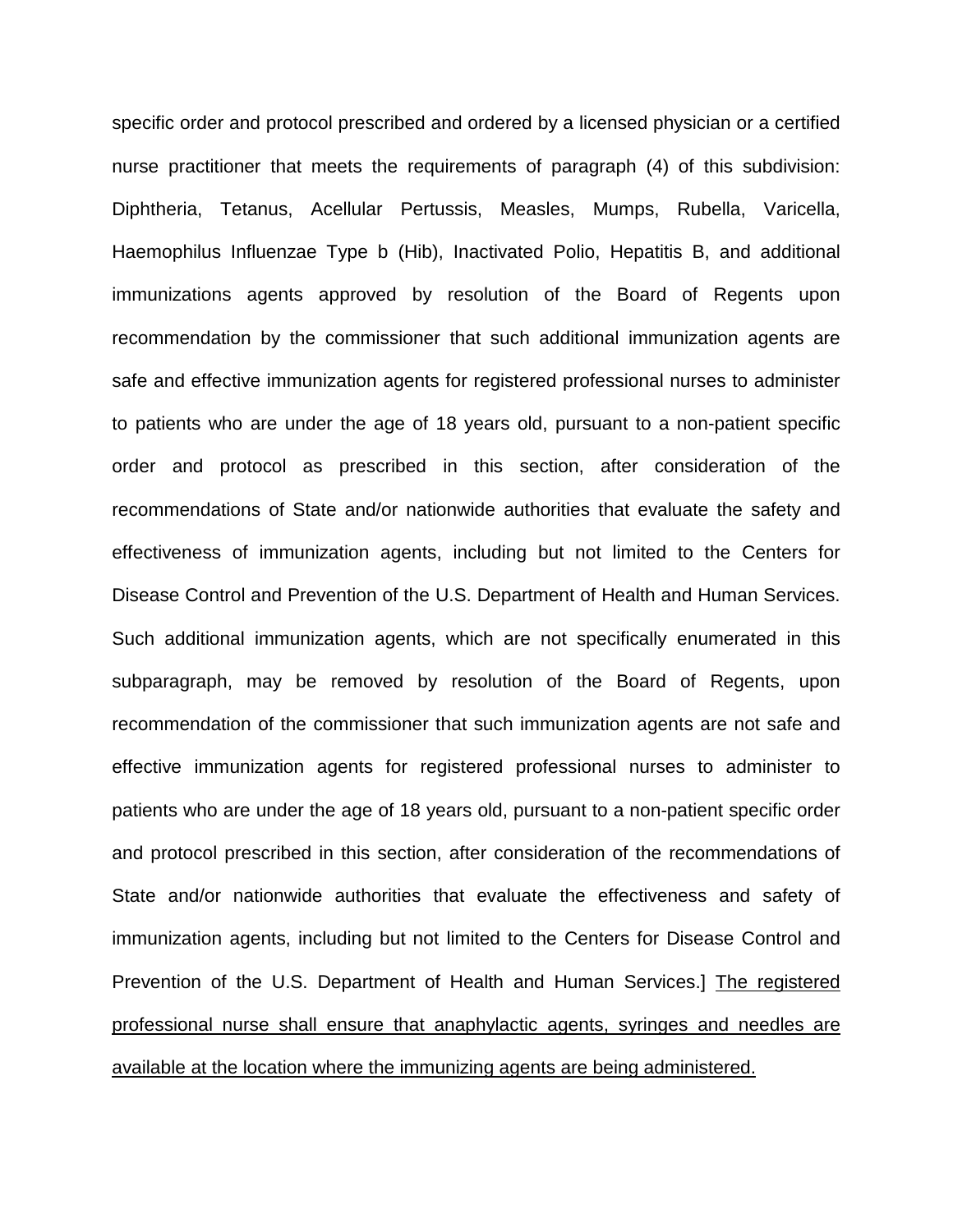[(iii) Epidemics. Notwithstanding the requirements of subparagraphs (i) and (ii) of this paragraph, a registered professional nurse that meets the requirements of paragraph (3) of this subdivision shall be authorized to administer to patients, pursuant to a non-patient specific order and protocol prescribed and ordered by a licensed physician or a nurse practitioner that meets the requirements of paragraph (4) of this subdivision, any immunization agents authorized under such order and protocol to be administered as part of an immunization program maintained, authorized, or under the auspices of the Commissioner of Health, a county commissioner of health, or a county public health director, when such an immunization program is instituted pursuant to an epidemic declared by such official.]

(3) [Prerequisite requirements. For a registered professional nurse authorized to administer immunization agents prescribed in paragraph (2) of this subdivision to recipients therein specified, pursuant to a non-patient specific order and protocol prescribed by a licensed physician or a certified nurse practitioner, such registered professional nurse shall be currently certified in cardio-pulmonary resuscitation by a program of the American Red Cross or the American Heart Association or an equivalent organization acceptable to the department, which has an established record of providing programs of cardio-pulmonary resuscitation training.

(4)] Order and protocol.

(i) [The registered professional nurse shall either maintain or ensure the maintenance of a copy of the non-patient specific order and protocol prescribed by a licensed physician or a certified nurse practitioner which authorizes a registered professional nurse to administer immunization agents, in accordance with the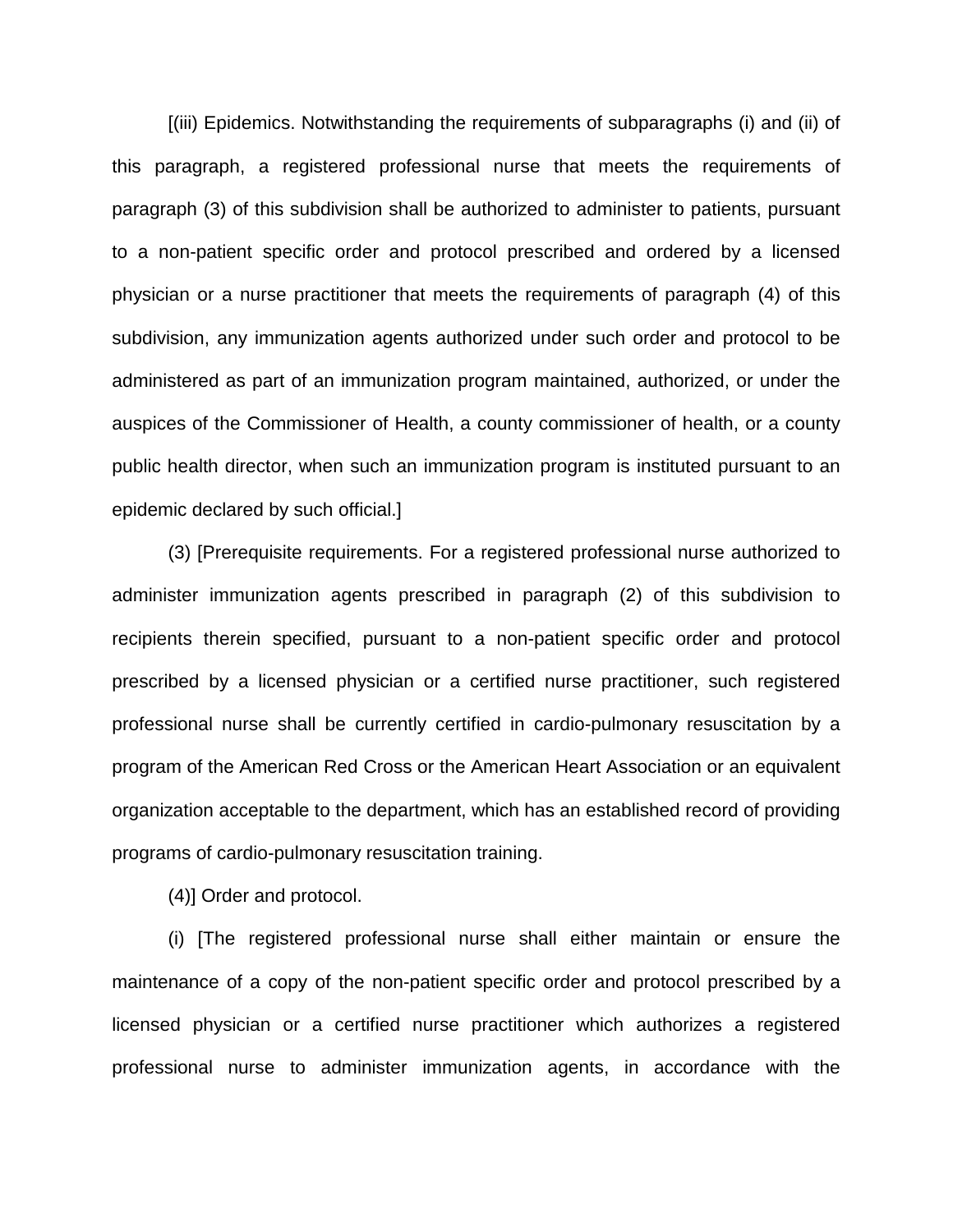requirements of paragraph (1) of this subdivision. The order prescribed in subparagraph (ii) of this paragraph shall incorporate a protocol that meets the requirements of subparagraph (iii) of this paragraph. Such order and protocol shall be considered a record of the patient who is immunized and maintained as a record for the period of time prescribed in section 29.2(a)(3) of this Title.] The non-patient specific order shall include, at a minimum, the following:

(a) the name, license number and signature of the licensed physician or certified nurse practitioner who orders or prescribes the non-patient specific order and protocol;

(b) the name of the specific immunizing agent(s) to be administered;

(c) a protocol for administering the ordered immunizing agent(s) or a specific reference to a separate written protocol for administering the ordered immunizing agent(s), which shall meet the requirements of subparagraph (ii) of this paragraph;

(d) the period of time that the order is effective, including the beginning and ending dates;

(e) a description of the group(s) of persons to be immunized, including the age range of such persons;

(f) the name and license number of the registered professional nurse(s) authorized to execute the non-patient specific order and protocol to administer the immunizing agent(s); or the name of the entity that employs or contracts with registered professional nurses to execute the non-patient specific order and protocol, provided that the registered professional nurse(s) execute the non-patient specific order and protocol only in the course of such employment or pursuant to such contract and provided further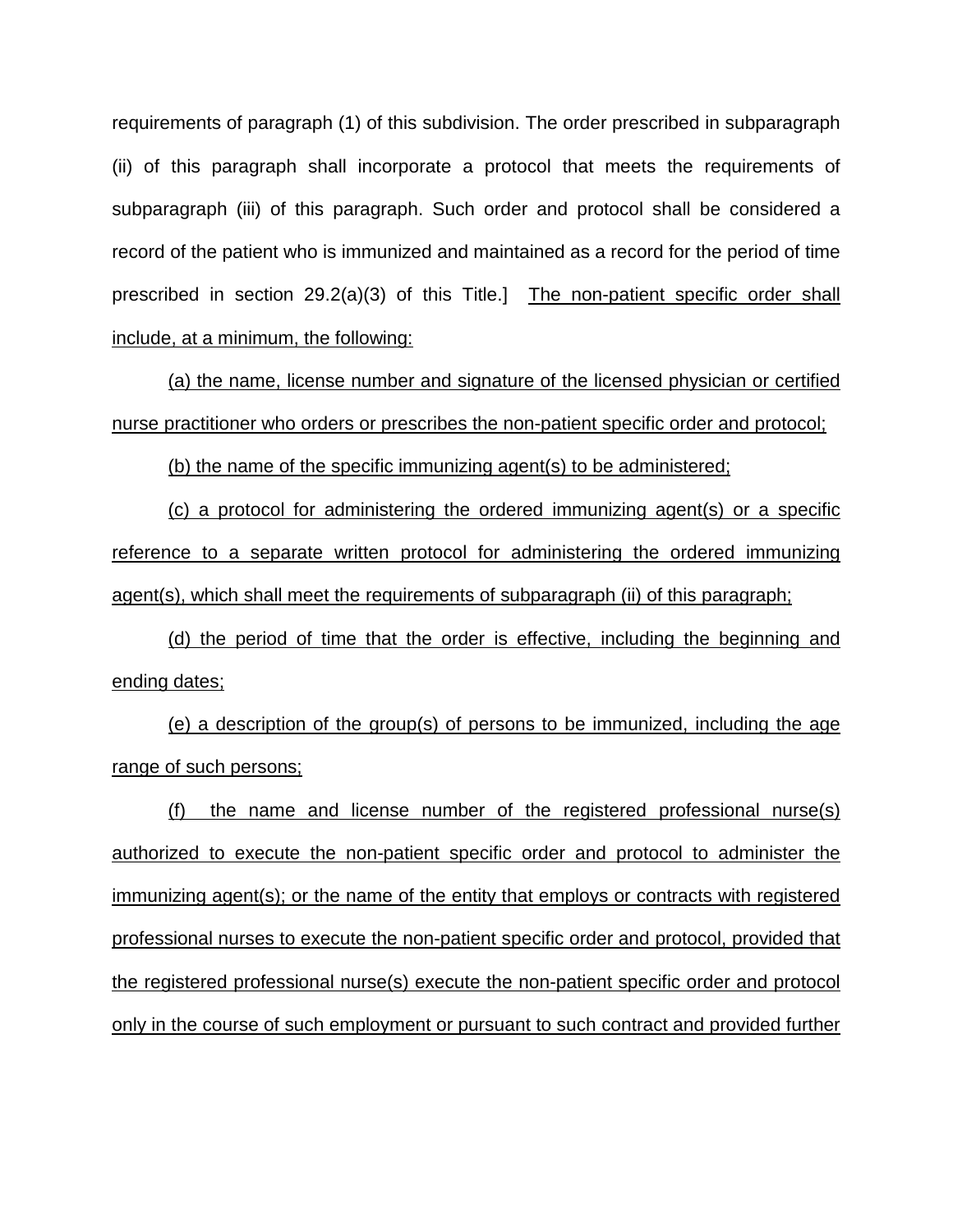## that the entity is legally authorized to employ or contract with registered professional nurses to provide nursing services.

(ii) [The order shall authorize one or more named registered professional nurses, or registered professional nurses who are not individually named but are identified as employed or under contract with an entity that is legally authorized to employ or contract with registered professional nurses to provide nursing services, to administer specified immunization agents for a prescribed period of time. In instances in which the registered professional nurses are not individually named in the order, but are identified as employed or under contract with an entity that is legally authorized to employ or contract with registered professional nurses to provide nursing services, such registered professional nurses shall not be authorized by such order to administer immunizations outside of such employment or contract. The order shall contain but shall not be limited to the following information:] The written protocol, incorporated into the order prescribed in subparagraph (i) of this paragraph, shall, at a minimum, require the registered professional nurse(s) to ensure that:

(a) [the specific immunization agents that the registered professional nurse(s) is permitted to administer;] each potential recipient is assessed, pursuant to criteria in the protocol, for conditions that would qualify or preclude him or her from receiving the ordered immunizing agent(s);

(b) [the period of time that the order is effective, including the beginning and ending dates;] the potential recipient, or when the potential recipient lacks capacity to consent, a person authorized pursuant to law to consent to health care for the potential recipient, receives federally required vaccine information, such as vaccine information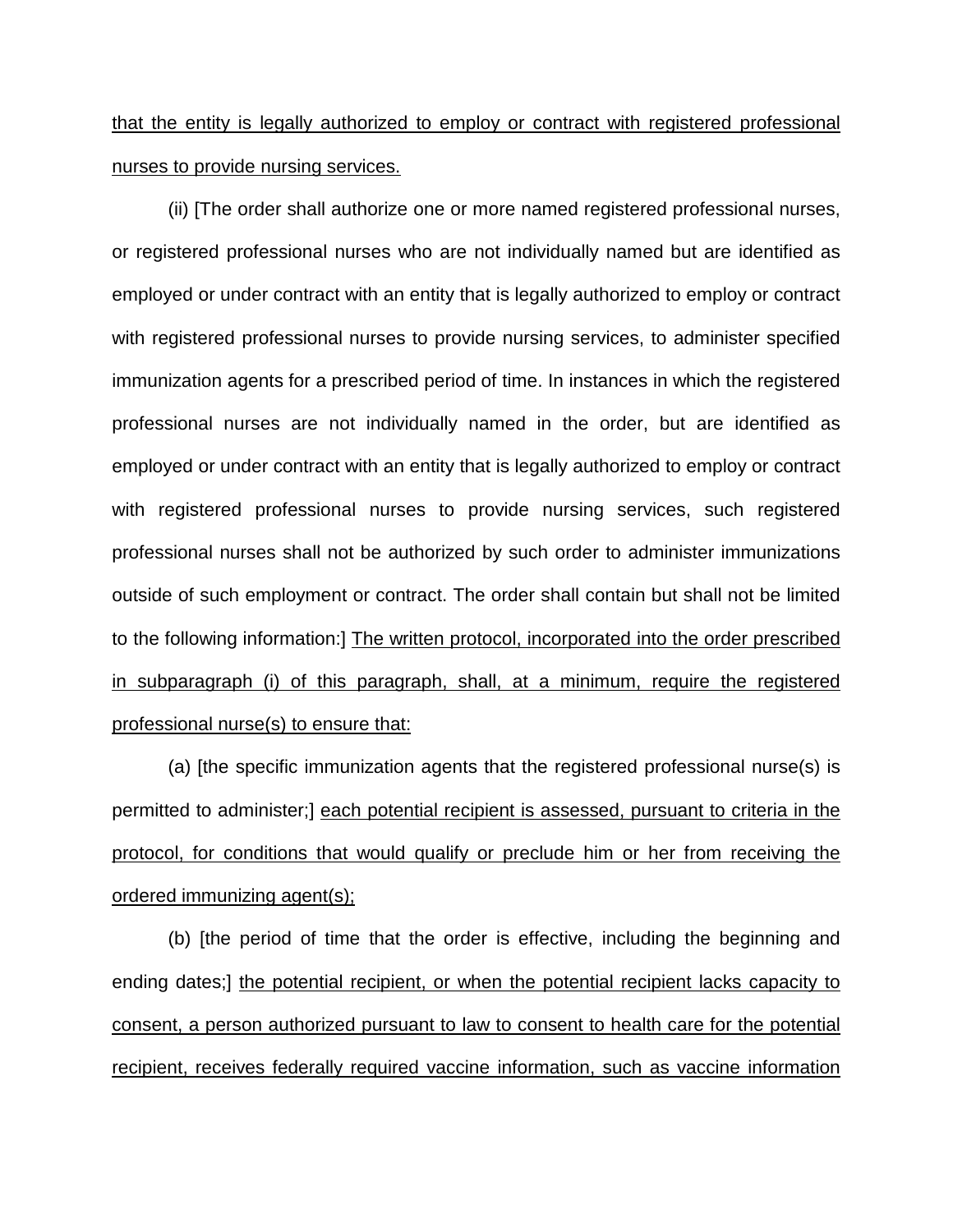statements, if applicable, and instructions on addressing adverse reactions to the vaccine;

(c) [the name and license number of the registered professional nurse(s) authorized to administer the immunization agent(s) pursuant to the order; or the name of the entity that is legally authorized to employ or contract with registered professional nurses to provide nursing services with whom registered professional nurses who are not individually named are employed or under contract to administer the prescribed immunization agent(s) pursuant to the order;] informed consent for administering the ordered immunizing agent(s) has been obtained, pursuant to the criteria in the protocol, from the recipient, or when the recipient lacks capacity to consent, a person authorized pursuant to law to consent to health care for the recipient;

(d) [in instances in which the registered professional nurses are not individually named in the order, but are identified as employed or under contract with an entity that is legally authorized to employ or contract with registered professional nurses to provide nursing services, the order shall contain a statement limiting the registered professional nurses to administering immunizations only in the course of such employment or pursuant to such contract; and] the administration of the ordered immunizing agent(s) is documented, including the recipient's name, date of administration, address of administration, administering nurse, immunization agent(s), manufacturer(s), lot number(s), in accordance with criteria in the protocol and that documentation relating to the immunizing agent(s) is maintained in accordance with section 29.2(a)(3) of this Title;

(e) [the name, license number, and signature of the licensed physician or nurse practitioner who has issued the order.] the recipient, or when the recipient lacks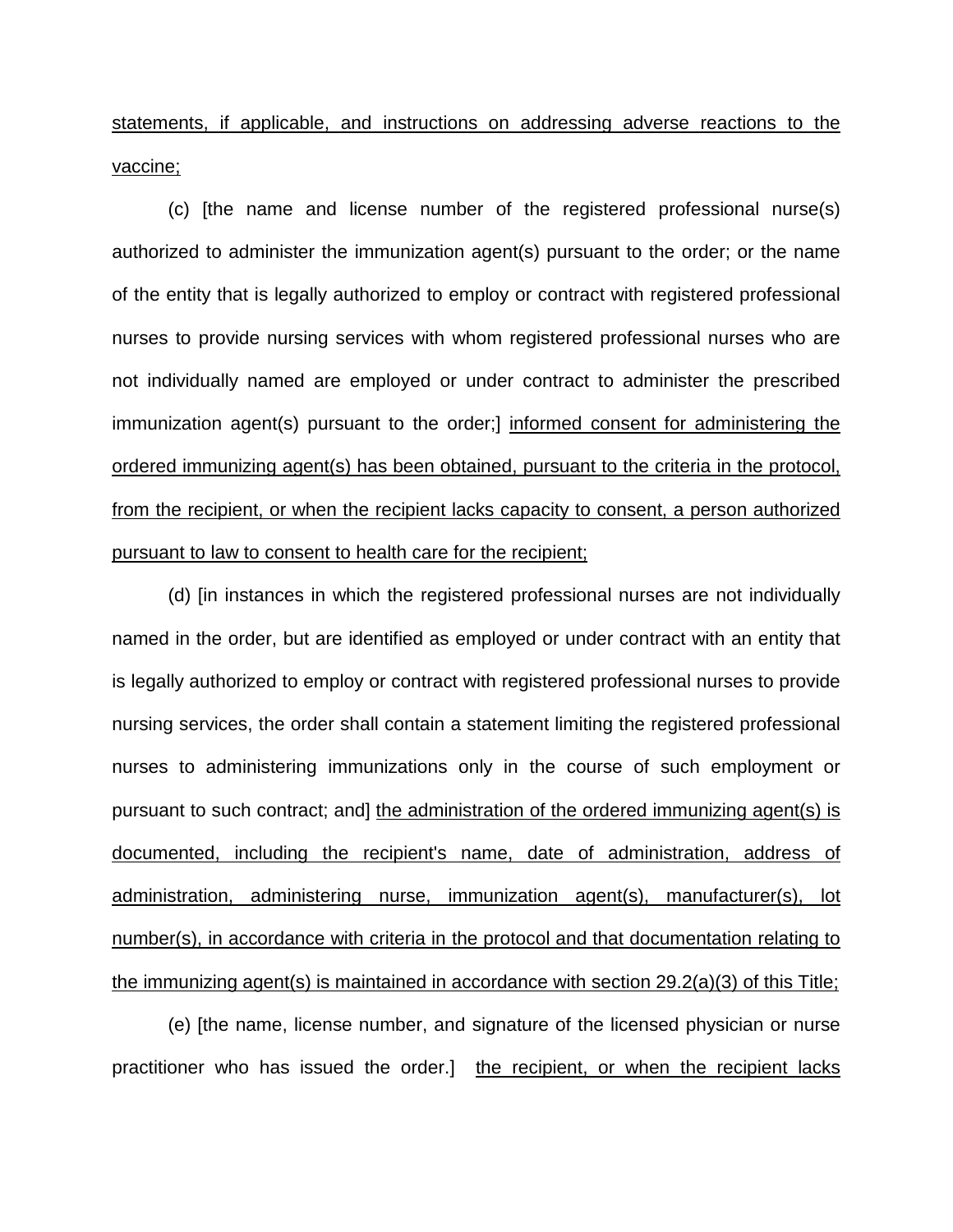capacity to consent, a person authorized pursuant to law to consent to health care for the recipient, receives a certificate of immunization with the recipient's name, date of administration, address of administration, administering nurse, immunization agent(s), manufacturer(s), and lot number(s). With the consent of the recipient or a person authorized to consent for the recipient, the registered professional nurse shall communicate this information to the recipient's primary health care provider;

(f) adverse outcomes resulting from the administered immunizing agent(s) shall be reported to the United States Department of Health and Human Services, as may be required by federal law; and

(g) immunizing agents administered to recipients are reported to the department of health or the New York City Department of Health and Mental Hygiene, as may be required by law.

[(iii) The protocol, incorporated into the order prescribed in subparagraph (ii) of this paragraph, shall require the registered professional nurse to meet the following requirements:

(a) The registered professional nurse shall ensure that each potential recipient is assessed for untoward conditions that would preclude immunization(s) and each recipient's record of immunization with manufacturer and lot number or a potential recipient's refusal to be immunized shall be documented in accordance with section 29.2(a)(3) of this Title.

(b) The registered professional nurse shall be responsible for having emergency anaphylaxis treatment agents, related syringes and needles available at the immunization site.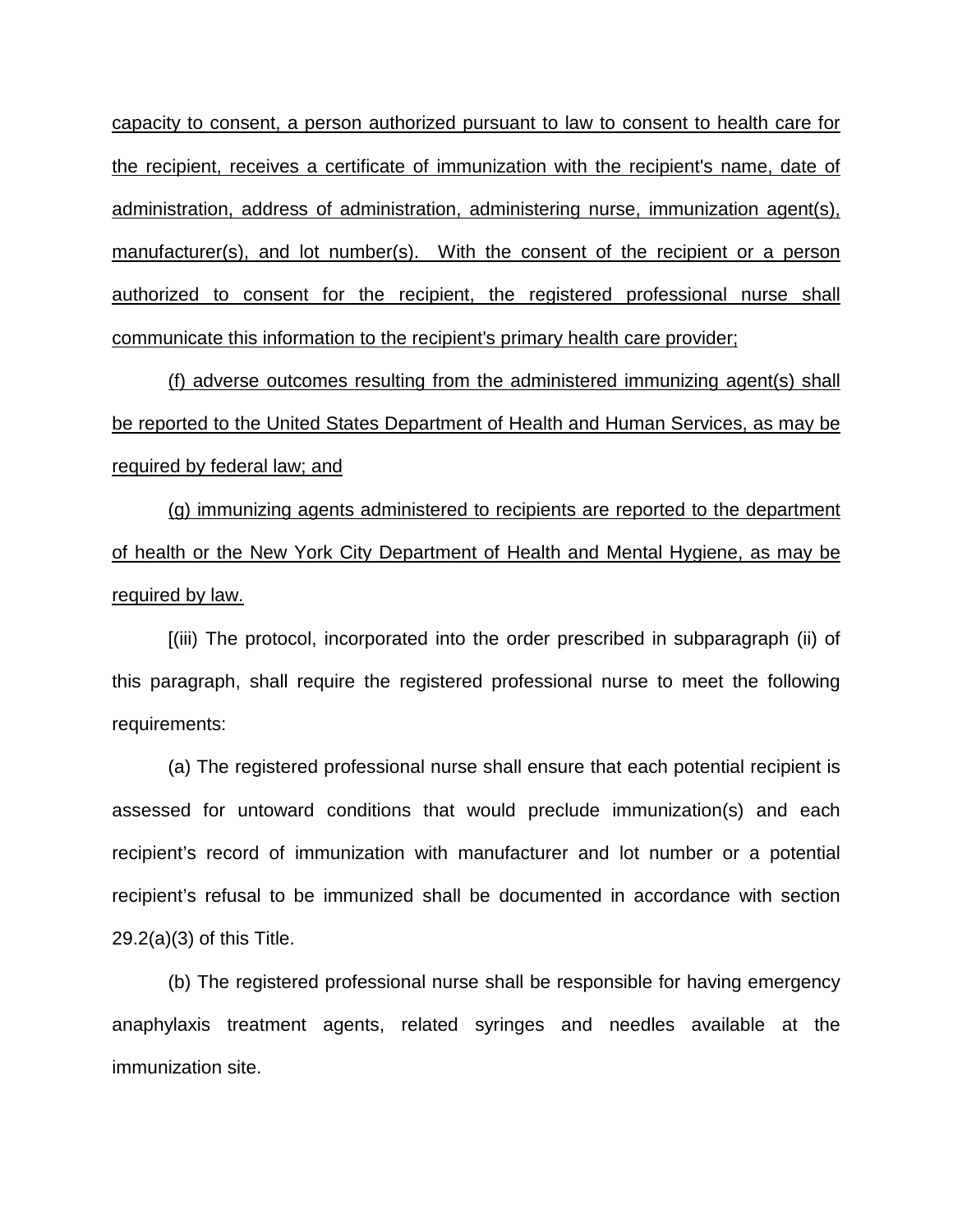(c) The registered professional nurse shall inform each recipient of potential side effects and adverse reactions, orally and in writing, prior to immunization. The registered professional nurse shall provide written instructions to the recipient regarding the appropriate course of action in the event of untoward or adverse reactions, which statements are required to be developed by a competent entity knowledgeable about the untoward or adverse reactions of the immunization agent which shall be administered, such as the Centers for Disease Control of the U.S. Department of Health and Human Services, which issues vaccine information statements. The registered professional nurse shall not administer immunizations unless the recipient is adequately informed as prescribed in this clause and the recipient consents to the immunization; except for minors or other recipients incapable of consenting to the administration of an immunization, in which case a person legally responsible for the recipient shall have given prior written consent to the immunization after having been informed in writing as prescribed in this clause before it may be administered; or shall be in attendance during the immunization, informed as prescribed in this clause, and have consented to the immunization before it may be administered.

(d) The registered professional nurse shall provide to each recipient or other person legally responsible when the recipient is a minor or otherwise incapable of consenting to immunization, a signed certificate of immunization with the recipient's name, date of immunization, address of administration, administering nurse, immunization agent, manufacturer and lot number and recommendations for future immunizations recorded thereon. With the consent of the recipient or a person legally responsible when the recipient is a minor or otherwise incapable of consenting, the